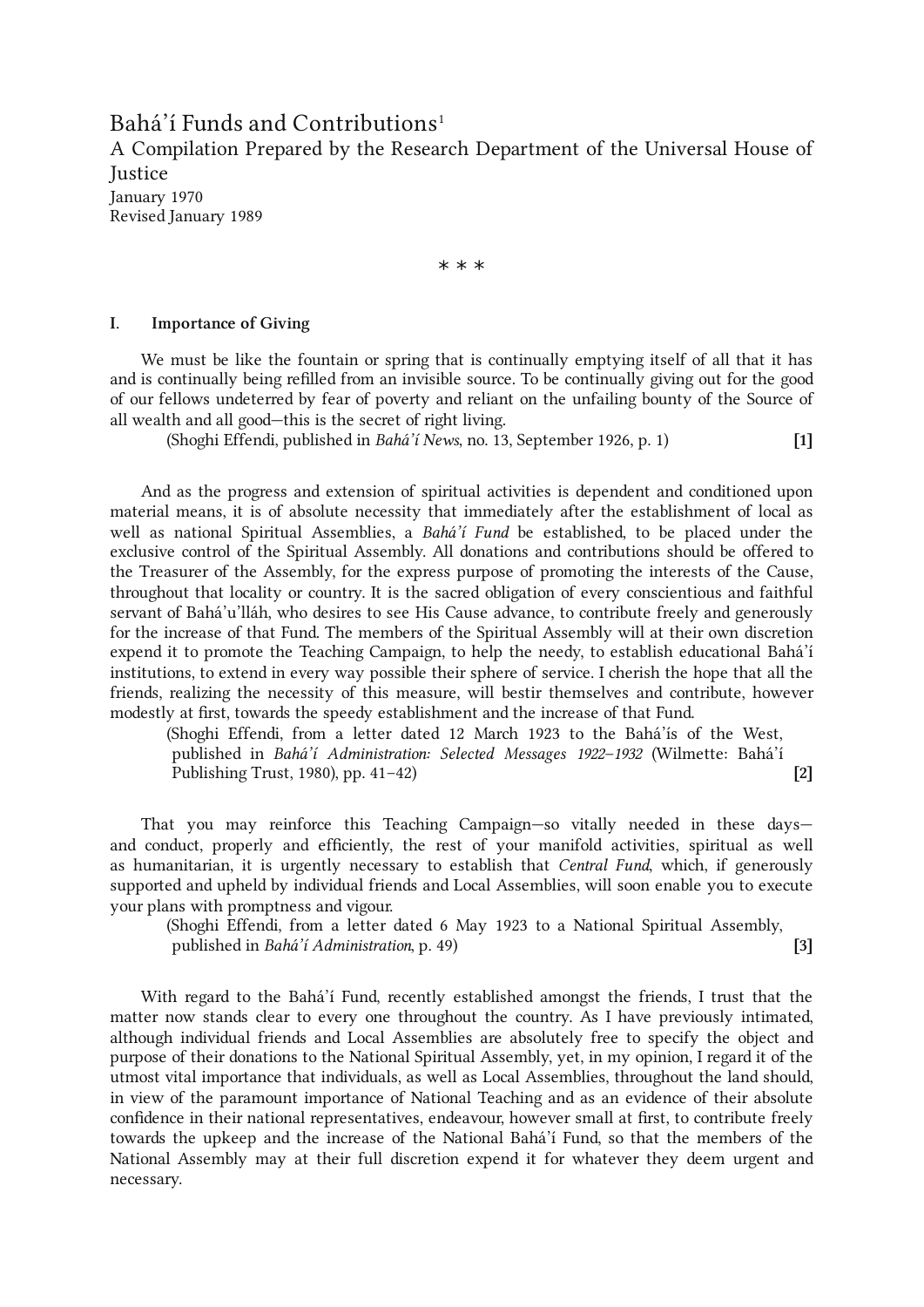(Shoghi Effendi, from a letter dated 26 November 1923 to a National Spiritual Assembly, published in Bahá'í Administration, pp. 53–54) [4]

It is for the National Assembly ... to exercise its judgement as to what extent the resources at their disposal enable them to aid financially the individual undertakings of the friends. Should the response of the friends and Assemblies to the appeals made on behalf of the National Fund be prompt, sustained, and generous, the National Assembly will, I am certain, justify its sympathy, good-will and genuine co-operation with every individual Bahá'í enterprise. I would, however, at this early stage of our work, strongly urge, nay entreat, the friends not to dissipate their efforts, but to seek, after frank, mature, and continuous deliberation, to arrive at a common conclusion as to the most urgent requirements and needs of the hour, and having unified their views to strive to uphold and enforce them with promptitude, whole-heartedness, and understanding.

(Shoghi Effendi, from a letter dated 16 January 1925 to a National Spiritual Assembly, published in *Bahá'í Administration*, pp. 76–77) [5]

That the work of the National Spiritual Assemblies may be efficiently conducted, it is incumbent upon their members to seek if feasible the establishment of an adequate and permanent centre for their activities which would be widely and officially advertised and be recognized as the headquarters of their Secretariat. To it all communications from individual friends and Local Assemblies within its province, from the Holy Land and from foreign countries should be directly addressed. It would be its first duty to keep in close and constant touch, without exception, discrimination or favour, with the various localities and isolated believers in its jurisdiction, and diligently and promptly distribute to them as well as to the friends abroad any matter of common concern and general interest.

That this cherished aim may materialize and the standard of efficiency be maintained, the institution of the National Fund is of paramount importance. I would unceasingly urge the individual believers as well as the Local Assemblies throughout India and Burma to arise with heart and soul and generously and regularly contribute toward the upkeep and the extension of a Fund upon which will greatly depend the success of their endeavours.

I am personally instructing the ... Assembly, whose past services, moral as well as financial, to the Cause of Bahá'u'lláh in India and elsewhere are graven upon my heart, to concentrate their energies upon, and uphold with their resources the twin institutions of the National Spiritual Assembly and the National Fund. I trust that these may soon be enabled to shoulder the burden that is now weighing upon the self-sacrificing friends of ....

(Shoghi Effendi, from a letter dated 25 March 1925 to a National Spiritual Assembly) [6]

As to material sacrifices towards the welfare of the Cause, he wishes you to understand that the general interests of the Cause take precedence over the interests of the particular individuals. For instance contributions to the welfare of individuals are secondary to contributions towards the National and Local Funds and that of the Temple.

This is a general instruction. Of course helping the individuals in case one is able to help, is also desirable and merits appreciation.

(24 November 1925 to two believers) [7]

In connection with the institution of the National Fund and the budgetary system set forth in the minutes of the National Spiritual Assembly, I feel urged to remind you of the necessity of ever bearing in mind the cardinal principle that all contributions to the Fund are to be purely and strictly voluntary in character. It should be made clear and evident to every one that any form of compulsion, however slight and indirect, strikes at the very root of the principle underlying the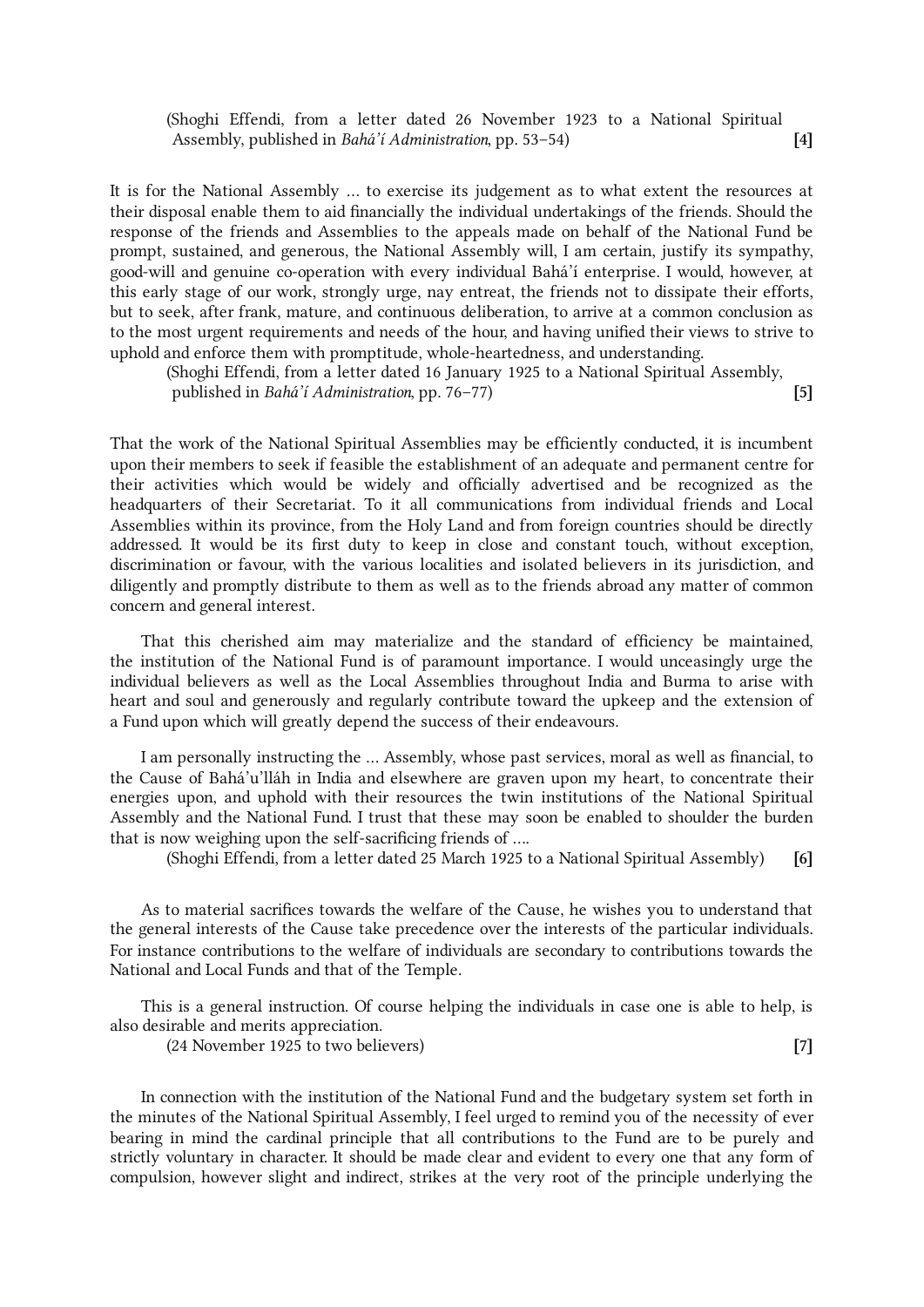formation of the Fund ever since its inception. While appeals of a general character, carefullyworded and moving and dignified in tone are welcome under all circumstances, it should be left entirely to the discretion of every conscientious believer to decide upon the nature, the amount, and purpose of his or her contribution for the propagation of the Cause.

(Shoghi Effendi, from a letter dated 10 January 1926 to a National Spiritual Assembly, published in *Bahá'í Administration*, p. 101) [8]

The National Fund must be firmly established, generously supported and universally and continuously upheld, for it is the prerequisite of future progress and achievement. The "News Letter" should be extended, widely distributed and utilized as a means to supply information, coordinate activities and secure the support of all the believers to the institutions of the Cause. I strongly urge you to ensure the success of these two primary and essential organs of our work.

(In the handwriting of Shoghi Effendi, appended to a letter dated 25 May 1926 written on his behalf to an individual believer) [9]

In times of disappointment, stress and anxiety, which we must inevitably encounter, we should remember the sufferings of our departed Master. Your work, your energy, your vigilance and care, your loving-kindness are assets that I greatly value and prize. Keep on, persevere, redouble in your efforts, repeat and rewrite the admonitions and instructions of our Beloved in your communications with individuals and Assemblies until they sink in their hearts and minds. This was truly our Beloved's way and method and none better can we ever pursue. Your present pioneer work will surely be remembered and extolled by future generations. My prayers will always be offered for you. In matters of contribution we should not use any compulsion whatsoever and ascertain clearly the desire of the donor. We should appeal to but not coerce the friends.

(In the handwriting of Shoghi Effendi, appended to a letter dated 9 July 1926 written on his behalf to an individual believer) [10]

As Bahá'ís we should follow the prophet's method. We know that the Cause will ultimately conquer and its ranks be fully united. We know that the Master's promises will ultimately be realized, therefore why be discouraged by trivial oppositions we see on our way. We should rather add to our zeal and persist in our prayers and endeavours. Shoghi Effendi has taken the available measures, and, by letter as well as cable, has urged the ... friends to give a moral and material support to the National fund. It always takes time for a people to change from one administration to another. Up to the present they have been accustomed to think of the Local Assemblies as next only to the Centre of the Cause, and it will take some time and training before they can admit another superior. The same problem existed in America and for some time the work of the National body seemed to be paralysed but through personal contact and Shoghi Effendi's incessant reminding that problem has been solved and now we see the National Assembly considered as the only body to undertake matters that are beyond the purely local jurisdiction of the Local Assemblies.

(7 September 1926 to a National Spiritual Assembly, published in Dawn of a New Day (New Delhi: Bahá'í Publishing Trust, [1970]), pp. 13–14) [11]

I have urged them to support consistently and whole-heartedly the very essential and vital institutions of the National Fund and the National Assembly. It must be made clear to them all that continuous support to these twin institutions is the corner-stone of all future achievements, the mainspring from which all future blessings will flow.

(In the handwriting of Shoghi Effendi, appended to the above letter) [12]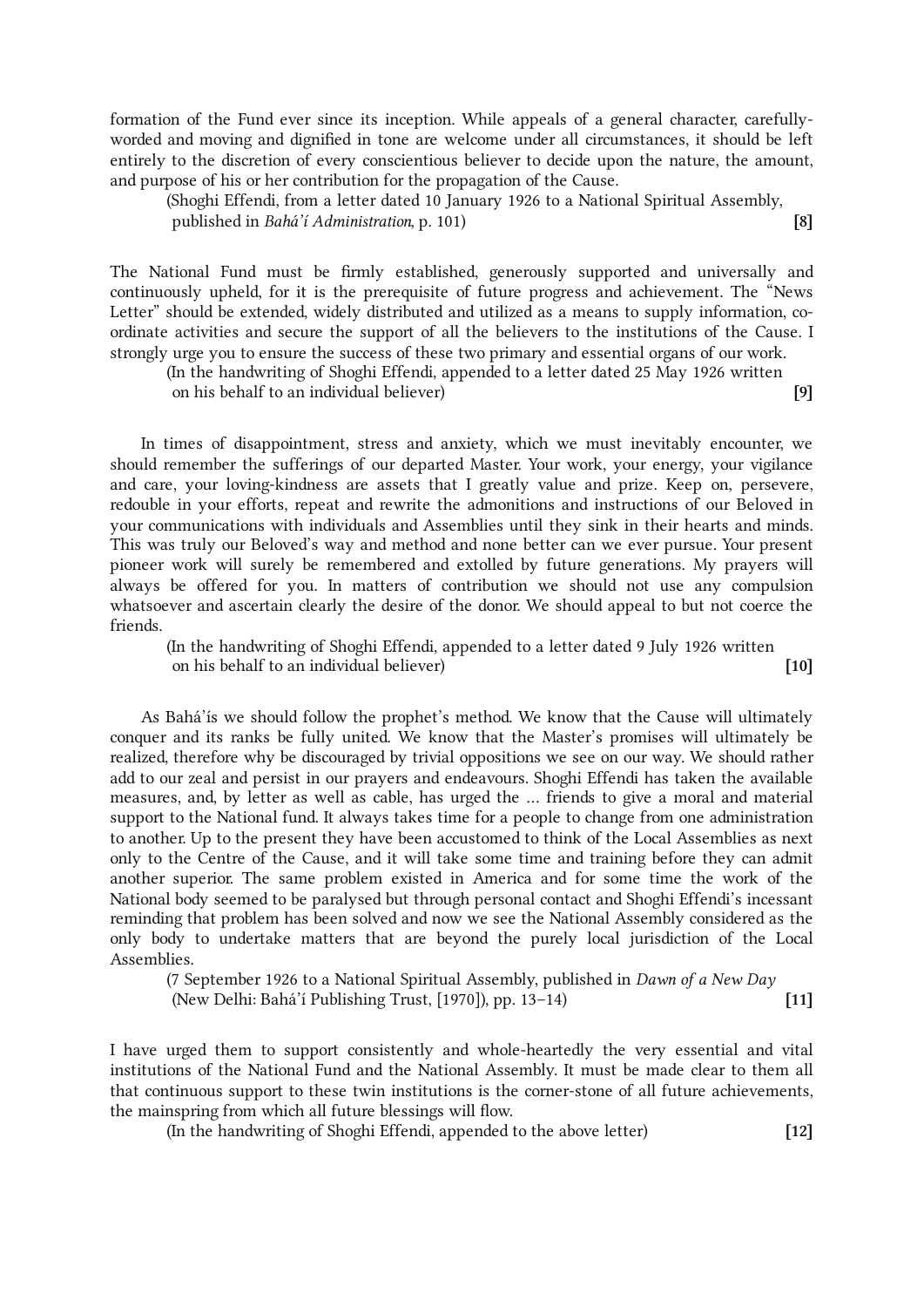...we should, I feel, regard it as an axiom and guiding principle of Bahá'í administration that in the conduct of every specific Bahá'í activity, as different from undertakings of a humanitarian, philanthropic, or charitable character, which may in future be conducted under Bahá'í auspices, only those who have already identified themselves with the Faith and are regarded as its avowed and unreserved supporters should be invited to join and collaborate. For apart from the consideration of embarrassing complications which the association of non-believers in the financing of institutions of a strictly Bahá'í character may conceivably engender in the administration of the Bahá'í community of the future, it should be remembered that these specific Bahá'í institutions, which should be viewed in the light of Bahá'u'lláh's gifts bestowed upon the world, can best function and most powerfully exert their influence in the world only if reared and maintained solely by the support of those who are fully conscious of, and are unreservedly submissive to, the claims inherent in the Revelation of Bahá'u'lláh. In cases, however, when a friend or sympathizer of the Faith eagerly insists on a monetary contribution for the promotion of the Faith, such gifts should be accepted and duly acknowledged by the elected representatives of the believers with the express understanding that they would be utilized by them only to reinforce that section of the Bahá'í Fund exclusively devoted to philanthropic or charitable purposes. For as the Faith of Bahá'u'lláh extends in scope and in influence, and the resources of Bahá'í communities correspondingly multiply, it will become increasingly desirable to differentiate between such departments of the Bahá'í treasury as minister to the needs of the world at large, and those that are specifically designed to promote the direct interests of the Faith itself. From this apparent divorce between Bahá'í and humanitarian activities it must not however be inferred that the animating purpose of the Faith of Bahá'u'lláh stands at variance with the aims and objects of the humanitarian and philanthropic institutions of the day. Nay, it should be realized by every judicious promoter of the Faith that at such an early stage in the evolution and crystallization of the Cause such discriminating and precautionary measures are inevitable and even necessary if the nascent institutions of the Faith are to emerge triumphant and unimpaired from the present welter of confused and often conflicting interests with which they are surrounded. This note of warning may not be thought inappropriate at a time when, inflamed by a consuming passion to witness the early completion of the Mashriqu'l-Adhkár, we may not only be apt to acquiesce in the desire of those who as yet uninitiated into the Cause are willing to lend financial assistance to its institutions, but may even feel inclined to solicit from them such aid as it is in their power to render. Ours surely is the paramount duty so to acquit ourselves in the discharge of our most sacred task that in the days to come neither the tongue of the slanderer nor the pen of the malevolent may dare to insinuate that so beauteous, so significant an Edifice has been reared by anything short of the unanimous, the exclusive, and the self-sacrificing strivings of the small yet determined body of the convinced supporters of the Faith of Bahá'u'lláh. How delicate our task, how pressing the responsibility that weighs upon us, who are called upon on one hand to preserve inviolate the integrity and the identity of the regenerating Faith of Bahá'u'lláh, and to vindicate on the other its broad, its humanitarian, its all-embracing principles!

True, we cannot fail to realize at the present stage of our work the extremely limited number of contributors qualified to lend financial support to such a vast, such an elaborate and costly enterprise. We are fully aware of the many issues and varied Bahá'í activities that are unavoidably held in abeyance pending the successful conclusion of the Plan of Unified Action. We are only too conscious of the pressing need of some sort of befitting and concrete embodiment of the spirit animating the Cause that would stand in the heart of the American Continent both as a witness and as a rallying centre to the manifold activities of a fast growing Faith. But spurred by these reflections may we not bestir ourselves and resolve as we have never resolved before to hasten by every means in our power the consummation of this all-absorbing yet so meritorious a task? I beseech you, dear friends, not to allow considerations of number, or the consciousness of the limitation of our resources, or even the experience of inevitable set-backs which every mighty undertaking is bound to encounter, to blur your vision, to dim your hopes, or to paralyse your efforts in the prosecution of your divinely appointed task. Neither, do I entreat you, to suffer the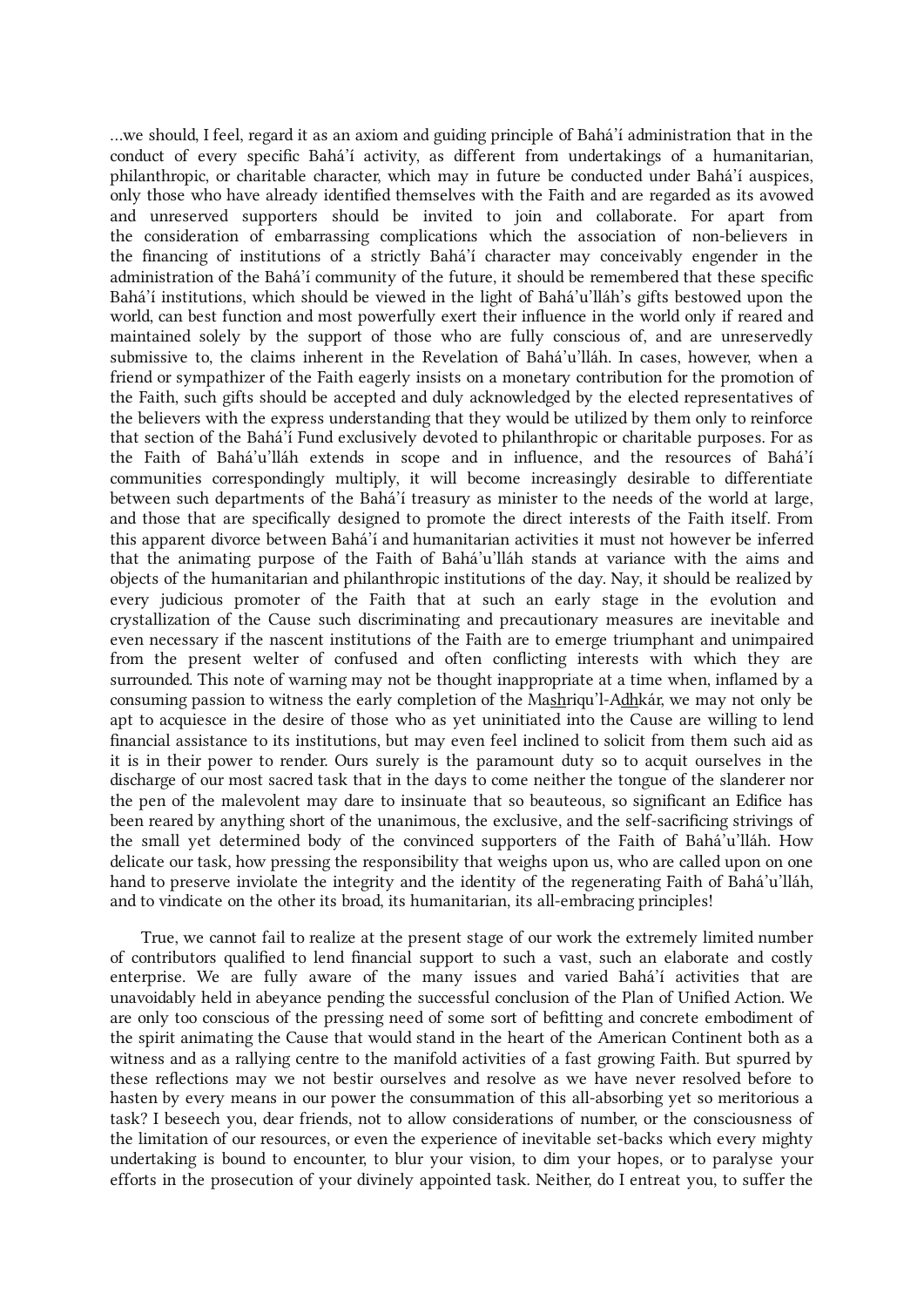least deviation into the paths of expediency and compromise to obstruct those channels of vivifying grace that can alone provide the inspiration and strength vital not only to the successful conduct of its material construction, but to the fulfilment of its high destiny.

(Shoghi Effendi, from a letter dated 25 October 1929 to the Bahá'ís of the United States and Canada, published in Bahá'í Administration, pp. 182–84) [13]

You asked concerning some plans whereby funds could be gathered for the Temple. Shoghi Effendi believes that the best and noblest method is to have free donations that are made spontaneously and with the sense of making some sacrifice in furthering the Cause. It is with sacrifice that this Temple is to be built. This is the truly worthy method. This principle therefore excludes any method whereby the help of non-Bahá'ís is included. A Bahá'í Temple should be built by the Bahá'ís alone; it is not an ordinary humanitarian activity in which the help of any person could be solicited. Anyhow Shoghi Effendi has fully explained these matters to the National Spiritual Assembly and you could easily refer to them as to further light on the subject.

(14 April 1932 to a Spiritual Assembly, published in Bahá'í News, no. 64, July 1932, p.  $^{(14)}$ 

Even though Shoghi Effendi would urge every believer to sacrifice as much as possible for the sake of contributing towards the fund of the National Assembly, yet he would discourage the friends to incur debts for that purpose. We are asked to give what we have, not what we do not possess, especially if such an act causes suffering to others. In such matters we should use judgement and wisdom and take into our confidence other devoted Bahá'ís.

(4 May 1932 to an individual believer) [15]

Shoghi Effendi wishes me to acknowledge the receipt of your letter dated May 8th 1932 telling him of some incidents that transpired during the Convention this year, especially when funds were collected for the Temple. He was very glad to learn of the wonderful spirit that prevailed in those gatherings; for it is only through such a spirit of devotion and sacrifice that the Cause can prosper and its message embrace the whole world.

It was also wonderful to see the interest shown by the public in the general gatherings that formed part of the Convention programme. Shoghi Effendi hopes that as the Temple is gradually completed this interest will increase and they will try to share in the spirit that motivates the friends and, accepting the Faith of Bahá'u'lláh, arise to serve it, and dedicate their life to its spread.

Such gatherings for collection of funds are permissible if it is done with a true spirit of sacrifice, not when the audience is especially aroused to a frenzy and mob psychology is used to induce them to pay. Shoghi Effendi has repeatedly stated that no pressure should be used upon the friends, and psychological pressure falls under that category. But there is much difference between such gatherings, often used by religious bodies, and a true quiet, prayerful atmosphere when a person is of his own accord aroused to make some sacrifice. The distinction is very delicate, but it is for the chairman to use his power to see that one desirable form is not corrupted into the other. All the activities of the Cause should be carried through in a dignified manner. Shoghi Effendi is sure that the funds gathered at the last Convention were not due to the play of mob psychology but to the prayerful attitude of the friends and their desire to make further sacrifice.

(28 May 1932 to an individual believer, published in Bahá'í News, no. 67, October 1932, p. 5) [16]

Your donations to the Temple as well as the remarkable manner in which you are assisting the believers in their efforts to widen the scope of their publicity work are real and abiding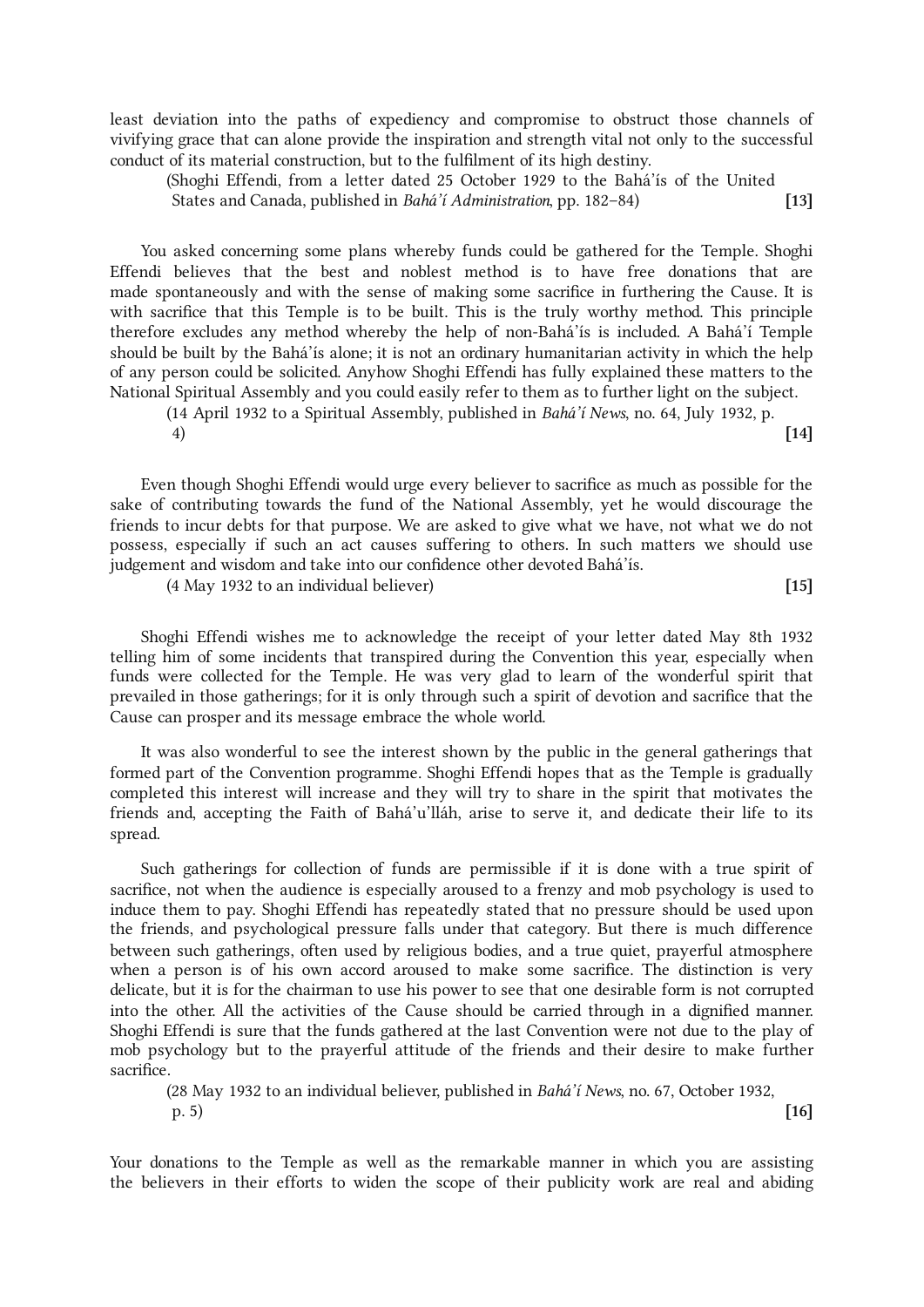contributions you have made to the Faith. And although at present you are unable to contribute financially as much as you did in former years you should not feel discouraged, much less disappointed. For the best way in which you can effectively support the Temple cause is not through material means but by the moral help which is your primary obligation to extend to those who are in charge of the building of that sacred and unique Edifice. It is devotion, sincerity and genuine enthusiasm which in the long run can ensure the completion of our beloved Temple. Material considerations, though essential, are not the most vital by any means. Had it been otherwise the Temple would have never reached the stage of progress which it has already so well attained. For the resources of the community are limited, and have been severely affected during the last two years by an unprecedented and world-wide economic crisis. But despite all these material obstacles the Temple has made a steady progress and this alone is sufficient to convince every unbiased observer of the divine potency animating the Faith—a potency before which all material difficulties must inevitably wane.

(30 December 1933 to two believers) [17]

He wishes you particularly to impress the believers with the necessity of maintaining the flow of their contributions to the Temple, and also to stress the importance of the institution of the national Bahá'í Fund, which, in these early days of the administrative development of the Faith, is the indispensable medium for the growth and expansion of the Movement. Contributions to this fund constitute, in addition, a practical and effective way whereby every believer can test the measure and character of his faith, and prove in deeds the intensity of his devotion and attachment to the Cause.

(25 September 1934 to a National Spiritual Assembly, published in Bahá'í News, no. 88, November 1934, pp. 1–2) [18]

...the Guardian would advise your Assembly to continue impressing upon the believers the necessity of their contributing regularly to the national fund, irrespective of whether there is an emergency to be met or not. Nothing short of a continuous flow of contributions to that fund can, indeed, ensure the financial stability upon which so much of the progress of the institutions of the Faith must now inevitably depend.

(29 July 1935 to a National Spiritual Assembly, published in Bahá'í News, no. 95, October 1935, p. 1) [19]

As the activities of the American Bahá'í community expand, and its world-wide prestige correspondingly increases, the institution of the national Fund, the bedrock on which all other institutions must necessarily rest and be established, acquires added importance, and should be increasingly supported by the entire body of the believers, both in their individual capacities, and through their collective efforts, whether organized as groups or as Local Assemblies. The supply of funds, in support of the national Treasury, constitutes, at the present time, the life-blood of these nascent institutions which you are labouring to erect. Its importance cannot surely be overestimated. Untold blessings shall no doubt crown every effort directed to that end. I am eagerly and prayerfully awaiting the news of an unprecedented expansion in so vital an organ of the Administrative Order of our Faith.

(In the handwriting of Shoghi Effendi, appended to the above letter) [20]

With regard to your question concerning contributions to the Temple fund: the friends should certainly be encouraged and even urged to support financially this, as well as other national institutions of the Cause. But they should, under no circumstances, be required to do so.

As to the idea of "giving what one can afford": this does by no means put a limit or even exclude the possibility of self-sacrifice. There can be no limit to one's contributions to the national fund. The more one can give the better it is, especially when such offerings necessitate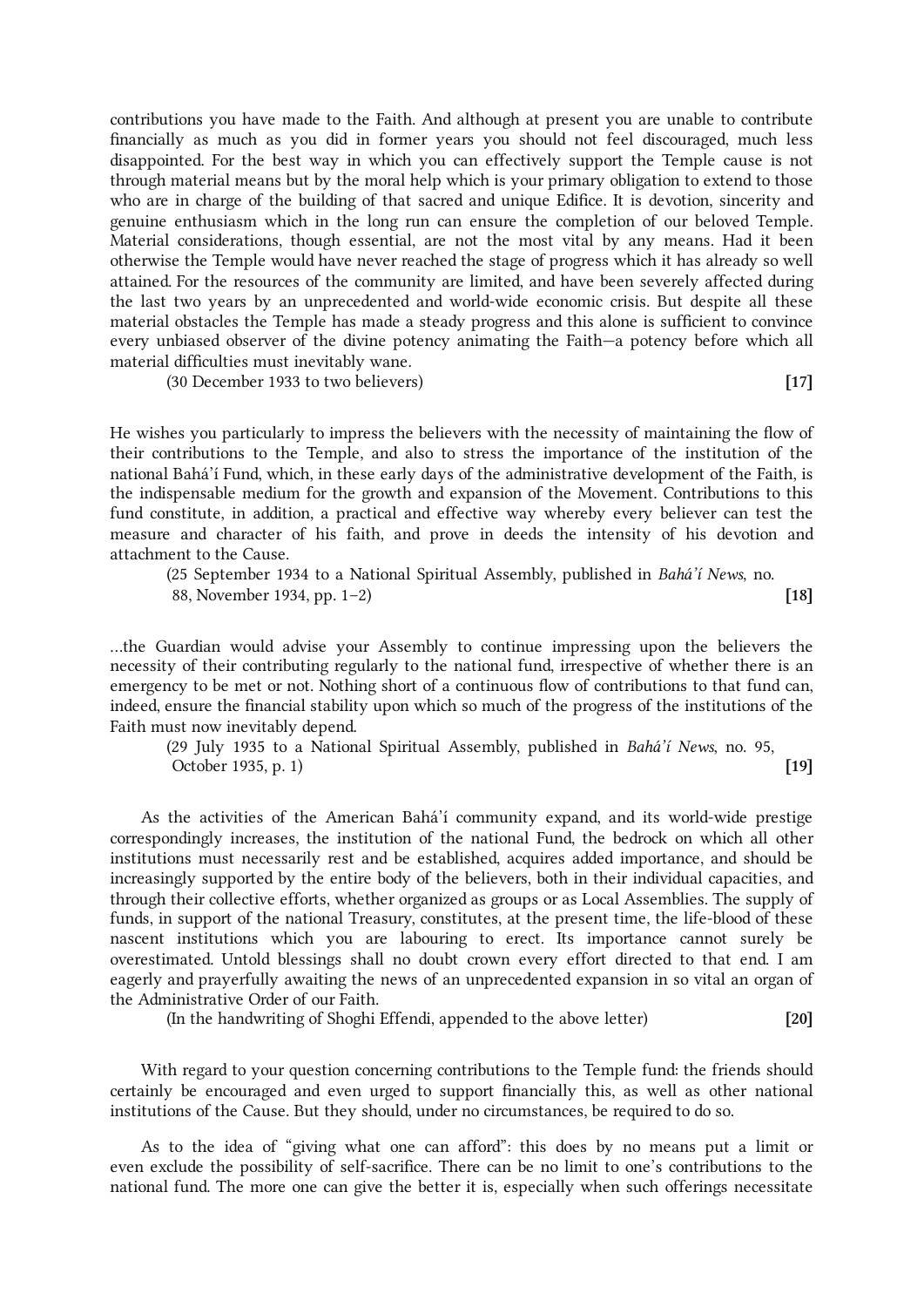the sacrifice of other wants and desires on the part of the donor. The harder the sacrifice the more meritorious will it be, of course, in the sight of God. For after all it is not so much the quantity of one's offerings that matters, but rather the measure of deprivation that such offerings entail. It is the spirit, not the mere fact of contributing, that we should always take into account when we stress the necessity for a universal and whole-hearted support of the various funds of the Cause.

(31 December 1935 to an individual believer, published in Bahá'í News, no. 250, December 1951, p. 1) [21]

Above all he wishes through you to reiterate his wish, already expressed in his recent cable to the National Spiritual Assembly, that the National Fund, which undoubtedly constitutes the bedrock upon which all the activities of the Cause ultimately rest, should receive the continued and whole-hearted support of all the believers. Both the Local Assemblies and the individual believers should realize that unless they contribute regularly and generously to that Fund the progress of the Faith in India and Burma will not only be considerably retarded, but will inevitably come to a standstill. There should be a continual flow of funds to the national treasury of the National Spiritual Assembly, if that body wishes to properly administer the manifold and everincreasing activities of the Faith. Every Bahá'í, no matter how poor, must realize what a grave responsibility he has to shoulder in this connection, and should have confidence that his spiritual progress as a believer in the World Order of Bahá'u'lláh will largely depend upon the measure in which he proves, in deeds, his readiness to support materially the divine institutions of His Faith.

(17 July 1937 to a National Spiritual Assembly, published in Dawn of a New Day, p. 68) (22]

Each and every believer, undaunted by the uncertainties, the perils and the financial stringency afflicting the nation, must arise and ensure, to the full measure of his or her capacity, that continuous and abundant flow of funds into the national Treasury, on which the successful prosecution of the Plan must chiefly depend.

(In the handwriting of Shoghi Effendi, appended to a letter dated 30 January 1938 written on his behalf to a National Spiritual Assembly, published in Messages to America: Selected Letters and Cablegrams Addressed to the Bahá'ís of North America 1932–1946 (Wilmette: Bahá'í Publishing Committee 1947), p. 11) [23]

Regarding the state of the National Fund, which you have reported is suffering from a general slackness in contributions from both individual believers and the Local Assemblies and groups: It is only evident that unless the flow of donations is regularly maintained by means of generous and continual support by all the believers, individually and collectively, the National Fund will never be able to meet the needs and requirements of the Cause, particularly in these days when the national activities of the American believers are assuming such wide and increasing proportions.

(3 February 1941 to a National Spiritual Assembly, published in Bahá'í News, no. 143, May 1941, p. 3) [24]

Indeed the splendid spirit that animates the American believers these days is a great source of joy and inspiration of the Guardian, and as the good news comes in of new victories won and new sacrifices made, one can see his spirits rise and a wave of new strength sweep over him—tired and over-burdened as he so often is.

In this connection the letter you so thoughtfully enclosed from that dear Bahá'í who gave the difference in the price of a cheap or expensive coffin to the Fund of the Cause, greatly touched him. Such sacrifices prove the caliber of the friends and insure the very foundations of the Faith.

(4 May 1941 to the treasurer of a National Spiritual Assembly, published in  $Bahá'i$ News, no. 144, June 1941, pp. 2–3) [25]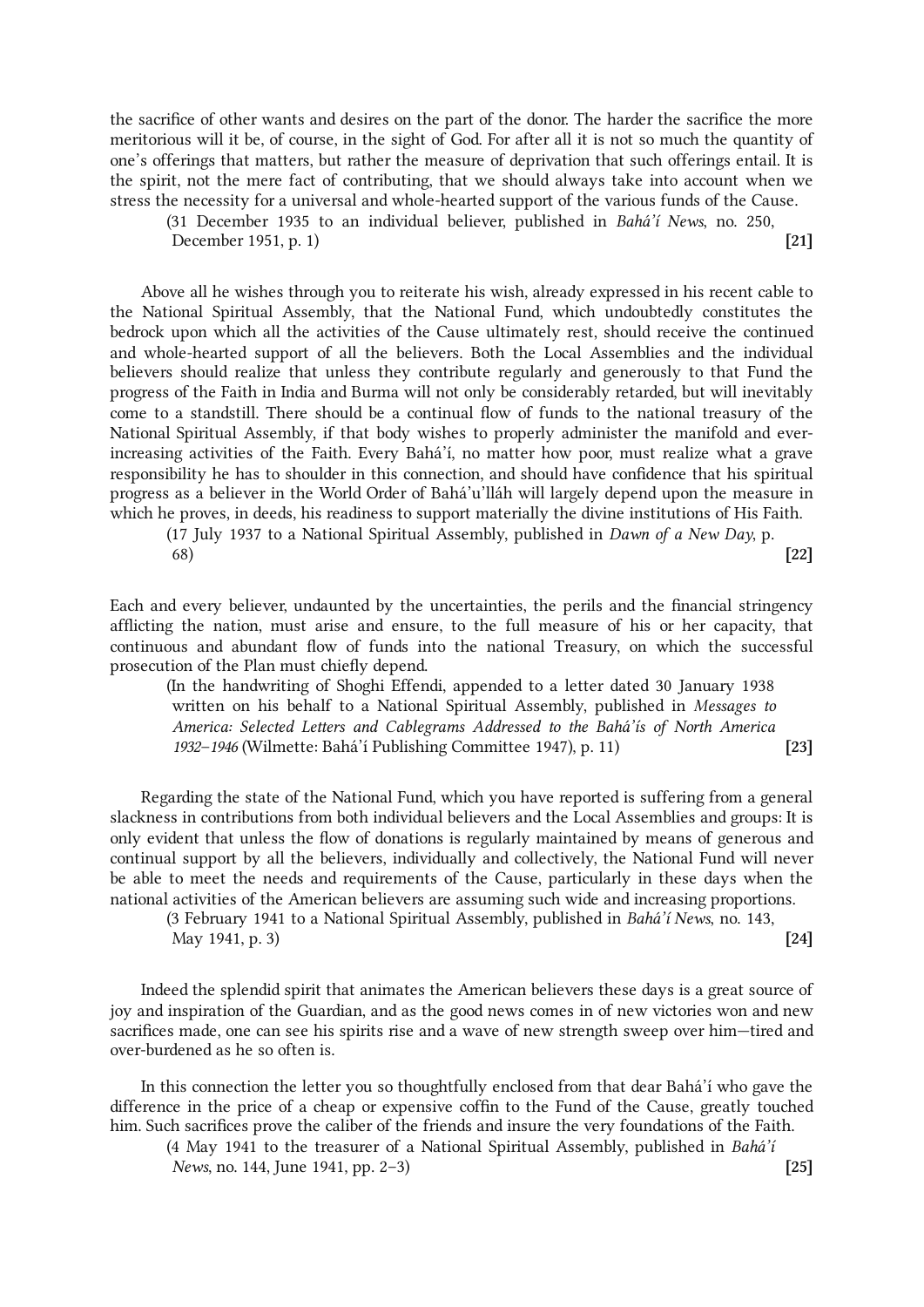Conscious of the state of the National Fund, and realizing the urgency of the task facing its administrators, I have felt the urge to devote the offering of the American believers to the International Fund to the work which is now vitally facing and challenging the friends in the teaching field. Much as I appreciated the spirit prompting you and your fellow-members to make this monthly contribution to the Cause at its World Centre, I felt that it was my duty to consecrate this offering, while the Seven Year Plan is still operating, to that vital aspect of teaching upon which its success must ultimately depend. May the friends, in view of the vastness of the field that stretches before them, and the potentialities of their labours within it, and of the glowing promise of future blessings which such a labour must yield, rise to still greater heights of selfsacrifice and evince nobler manifestations of solidarity in the face of the critical situation that so insistently demands their support.

(In the handwriting of Shoghi Effendi, appended to a letter dated 26 October 1941 to the treasurer of a National Spiritual Assembly published in Bahá'í News, no. 149, December 1941, p. 2) [26]

There is no objection to the ... Spiritual Assembly keeping a record of the names of contributors, and sums received; but no pressure must ever be brought on the Bahá'ís to contribute, it must be voluntary, and should be considered confidential, unless the friends themselves wish to mention it openly.

(26 October 1945 to an individual believer) [27]

Regarding your questions: He does not feel that it is desirable to lay down any conditions for giving to the Bahá'í Fund. This is an entirely personal matter, and each believer must act according to his own judgement and the needs of the Faith. In times of crisis, whether in the affairs of the Cause or in one's own family, people naturally behave differently than under normal circumstances. But decisions in these matters must rest with each individual Bahá'í.

(19 October 1947 to an individual believer, published in Unfolding Destiny: The Messages from the Guardian of the Bahá'í Faith to the Bahá'í Community of the British Isles (London: Bahá'í Publishing Trust, 1981), pp. 447–48) [28]

Regarding the question you raised: in the first place every believer is free to follow the dictates of his own conscience as regards the manner in which he should spend his own money. Secondly, we must always bear in mind that there are so few Bahá'ís in the world, relative to the world's population, and so many people in need, that even if all of us gave all we had, it would not alleviate more than an infinitesimal amount of suffering. This does not mean we must not help the needy, we should; but our contributions to the Faith are the surest way of lifting once and for all time the burden of hunger and misery from mankind, for it is only through the System of Bahá'u'lláh—Divine in origin—that the world can be gotten on its feet and want, fear, hunger, war, etc., be eliminated. Non-Bahá'ís cannot contribute to our work or do it for us; so really our first obligation is to support our own teaching work, as this will lead to the healing of the nations.

(8 December 1947 to an individual believer, published in Bahá'í News, no. 210, August 1948, p. 3) [29]

Regarding your question about contributions: it is up to the individual to decide; if he wishes to devote a sum to a specific purpose, he is free to do so; but the friends should recognize the fact that too much labelling of contributions will tie the hands of the Assembly and prevent it from meeting its many obligations in various fields of Bahá'í activity.

(23 June 1950 to a National Spiritual Assembly, published in Messages to Canada

([Toronto]: National Spiritual Assembly of the Bahá'ís of Canada, 1965), p. 15) [30]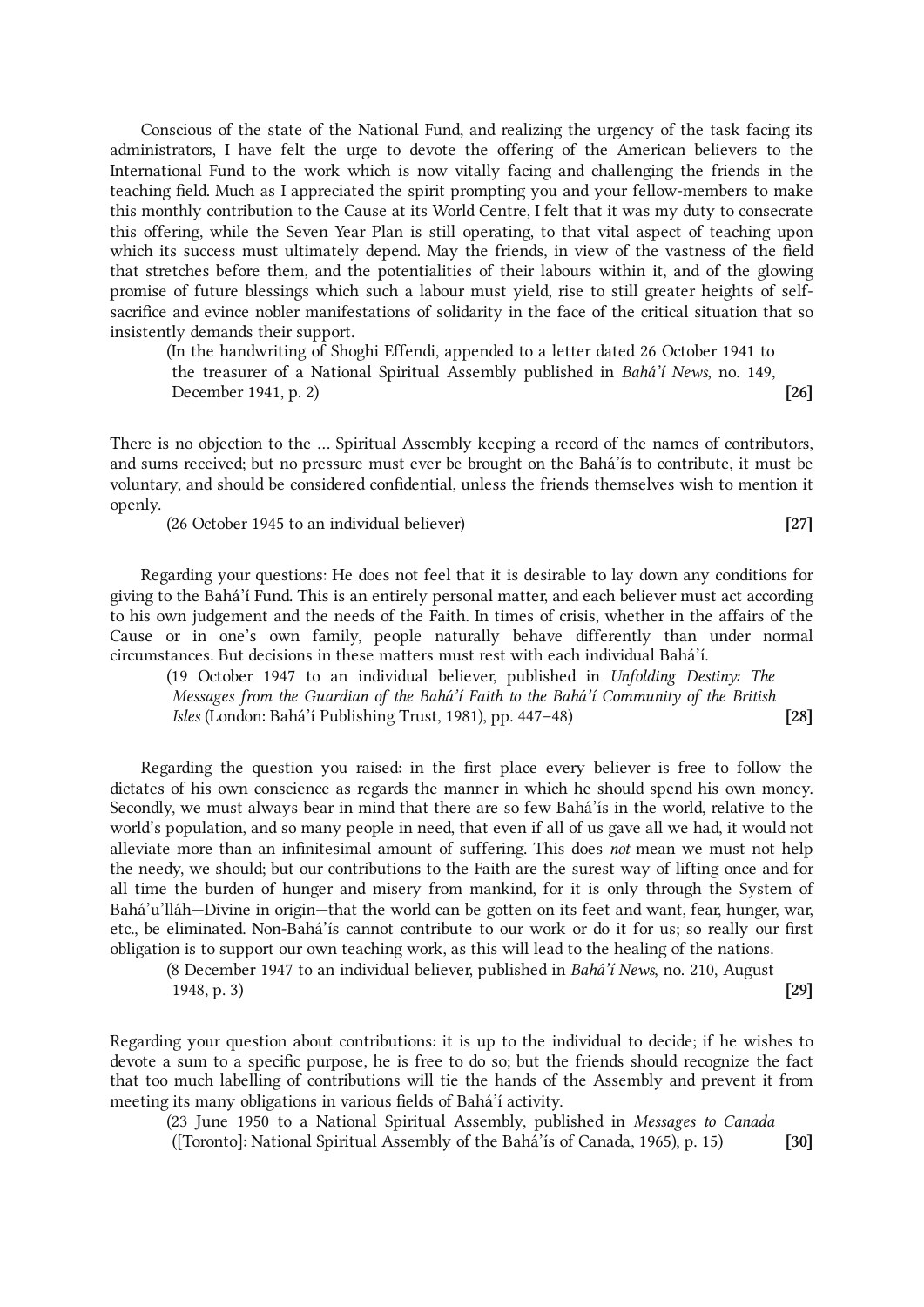He suggests you give the sum you would spend on a world tour to the Cause in memory of your son. Bahá'u'lláh says that deeds of this nature aid the progress of the soul of the loved, departed one, in the world beyond. Your son died in suffering, in his youth. Perhaps to still have a part in the most constructive work of this world would bring him extra peace and joy.

(19 September 1951 to an individual believer) [31]

As to your question: the friends can give their contributions to the treasurer, or, if they wish to remain anonymous and give small sums, a receptacle can be provided. The Local Assembly can decide this matter.

(29 September 1951 to an individual believer) [32]

The Guardian feels sure that the contribution which has been made by your friend who has not been active in the Cause for a short time will be the means of stimulating her to renewed service. There is nothing that brings success in the Faith like service. Service is the magnet which draws the divine confirmations. Thus, when a person is active, they are blessed by the Holy Spirit. When they are inactive, the Holy Spirit cannot find a repository in their being, and thus they are deprived of its healing and quickening rays.

(12 July 1952 to an individual believer) [33]

Now is the time to build the World Centre of the Faith, and the friends are not only free, but encouraged to contribute directly to the International and Shrine of the Báb Funds.

Of course it has never been the Guardian's idea that in contributing to the International Funds, the friends would neglect their responsibilities to the Local and National Funds; but it certainly was not his intent that the friends must contribute first to the Local and then the National Funds, before contributing to the international activities of the Faith, which at this time are of paramount importance.

The general principle of contribution by the friends is unchanged, namely, that everyone is free to contribute to whatever funds they wish, and to the degree their conscience and feeling of sacrifice moves them. At this time, however, we must actively bear in mind the many instructions of the Guardian, that we must now build up the international activities of the Faith, and consequently, the International Funds.

(25 March 1953 to a National Spiritual Assembly) [34]

In your letter of September 28, 1953, you mentioned the sum of ... as being included in the ... allocated from your Assembly's Budget to the World Centre. The principle involved is as follows: The Guardian feels that your Assembly when allocating its annual budget, and having stipulated what sum is for the purposes of the International Centre of the Faith, should immediately pigeonhole that sum to be at the Guardian's disposal. Any monies received as contributions from the Bahá'ís for the International Centre should not be credited to this account which represents a national joint contribution, and has nothing to do with individual or local contributions forwarded to the World Centre in your care.

(20 June 1954 to a National Spiritual Assembly) [35]

The contribution which you have made to the International Fund in memory of Mrs. ... is greatly appreciated. This will be the means of much happiness to her, that her name will now be connected with the work at the World Centre.

(10 August 1956 to a Spiritual Assembly) [36]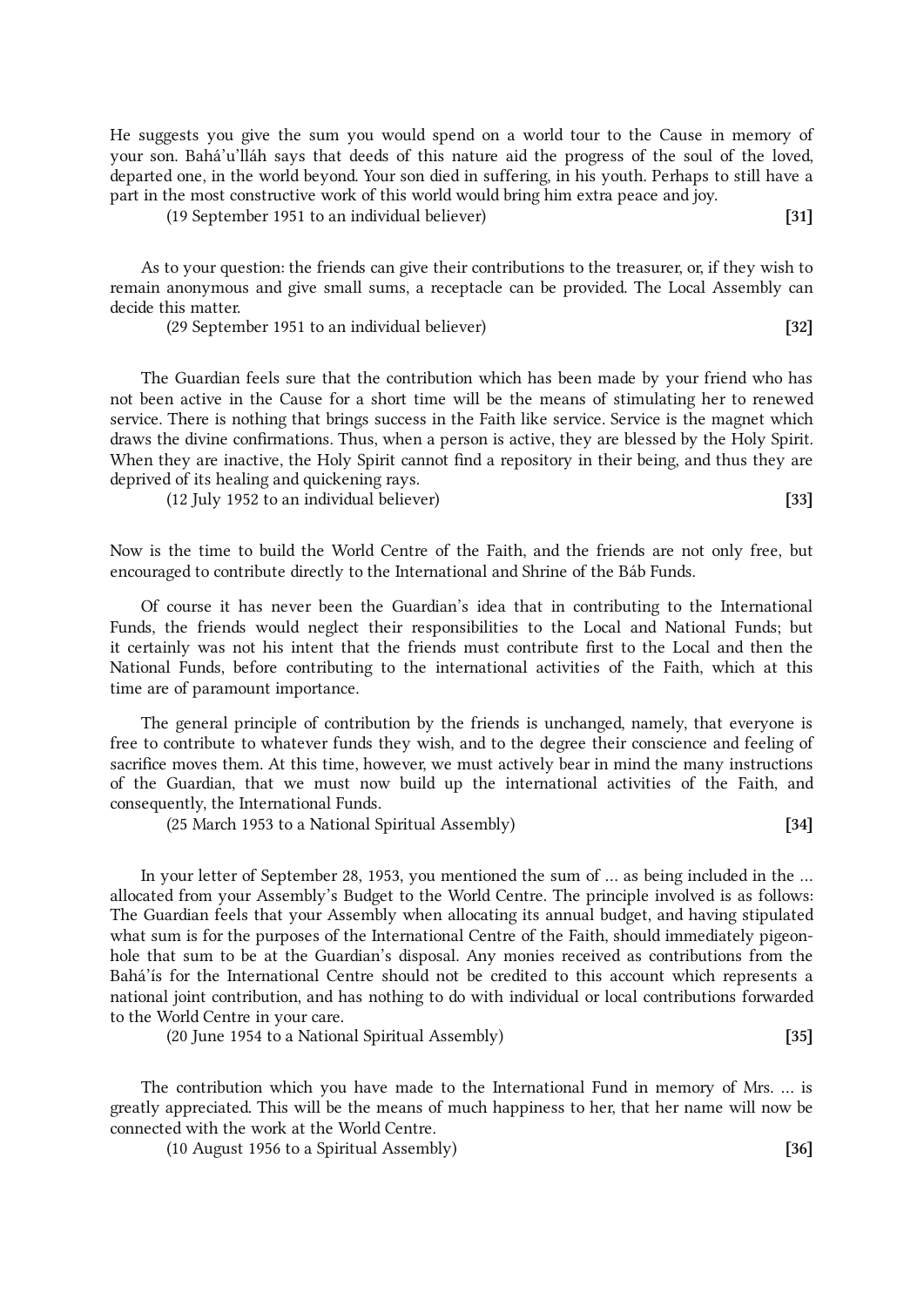The Guardian feels that now that the new National Assembly has been established, with headquarters in Kampala, the Assembly should establish its own Bank Account. When this is done the moneys you have received for the Kampala Temple should be turned over to them, for deposit in their account. This applies not only to the munificent contribution of Mr. ..., but also to past contributions which you have received, and any which you may receive in the future.

(10 June 1956 to a Hand of the Cause of God in Africa) [37]

In the November Minutes of the National Assembly Meeting, page 28, the Guardian has noticed that the National Assembly plans to make a contribution of ... dollars to the Australia and New Zealand Assembly for their Temple. He wishes to know whether this is the contribution that Mrs. ... has made for that purpose, or whether this is another contribution given from the funds of the National Assembly. If it is Mrs. ...'s contribution, then it should naturally be given under her name.

(15 December 1956 to a National Spiritual Assembly) [38]

The institution of the National Fund, so vital and essential for the uninterrupted progress of these activities must, in particular, be assured of the whole-hearted, the ever-increasing and universal support of the mass of believers, for whose welfare, and in whose name, these beneficent activities have been initiated and have been conducted. All, no matter how modest their resources, must participate.

(In the handwriting of Shoghi Effendi, appended to a letter dated 8 August 1957 written on his behalf to a National Spiritual Assembly) [39]

## II. The Responsibility of Assemblies in Administering Bahá'í Funds

The financial questions that confront the Cause are all very pressing and important. They need a judicious administration and wise policy. We should study the needs of the Cause, find which field will give the greatest yield, and then appropriate the necessary funds. And such a task is surely most difficult and responsible.

(19 December 1929 to an individual believer) [40]

Regarding his special contribution to the Teaching Fund: he feels that this is a matter to be left entirely to the discretion of the National Spiritual Assembly. He believes that the continuous expenditure of a considerable sum to provide for travelling expenses of teachers who are in need constitutes in these days the chief obligation of the national fund. An effort should be made to facilitate, as much as possible, the extension of the teaching work by helping those who are financially unable to reach their destination, and once there to encourage them to settle and earn the means of their livelihood.

(14 November 1936 to a National Spiritual Assembly, published in Bahá'í News, no. 105, February 1937, p. 1) [41]

With regard to your question concerning the National Bahá'í Fund: there is nothing in the Declaration of Trust or the By-Laws which prevents the allocation of any funds to any individual who is in dire financial need. But it should be emphasized and clearly understood by the friends that the national interests and requirements of the Cause take absolute precedence over individual and private needs. It is the duty of the National Spiritual Assembly to so dispose of the national Fund as not to allow the national interests of the Faith to be jeopardized by individual considerations that are obviously transient when compared to the lasting interests of the Cause of God. In rare and exceptional cases, when a believer has absolutely no other means of material sustenance, the National Spiritual Assembly may either contribute towards his expenses from the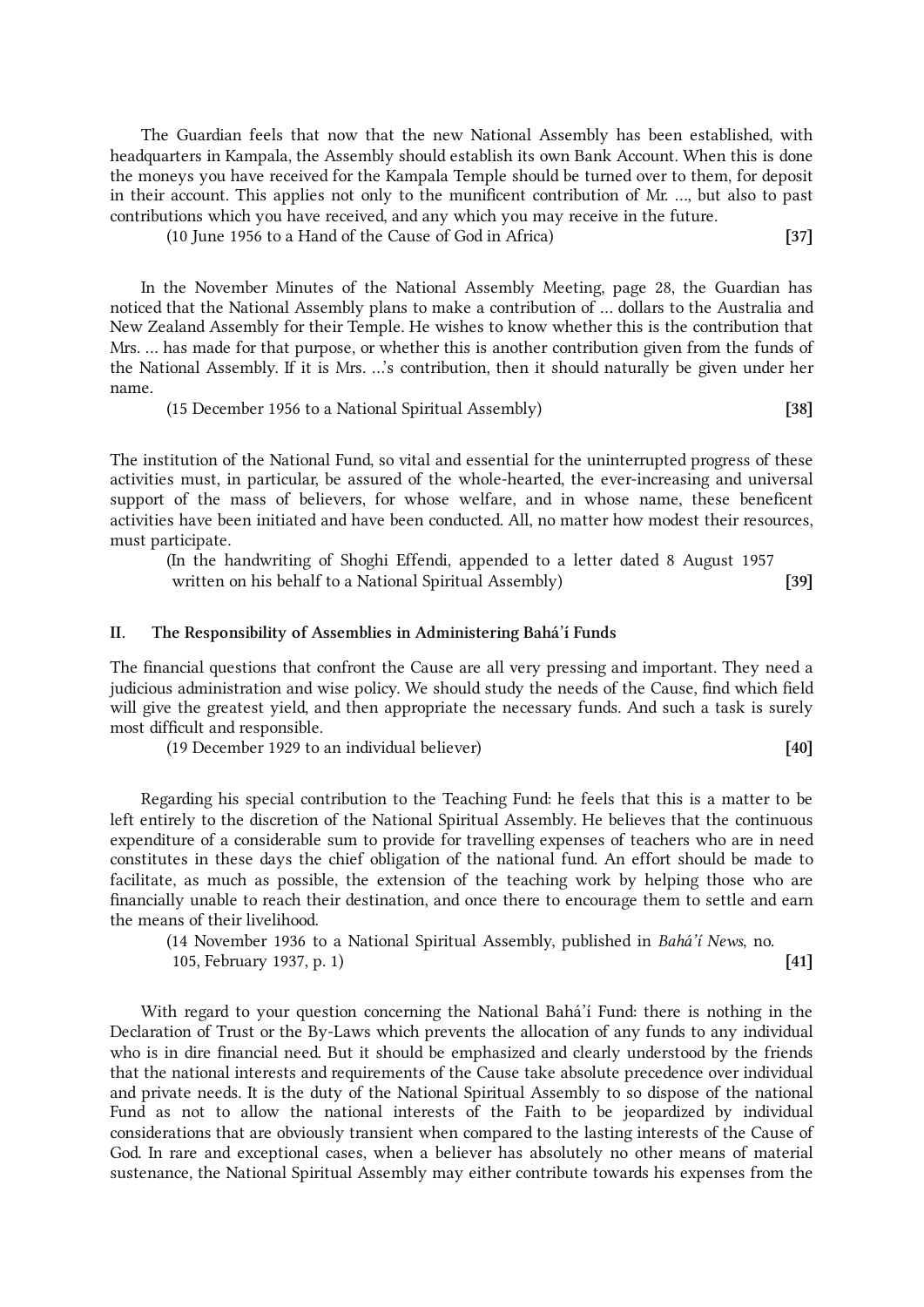national Fund, or make a special appeal to the body of the believers to that effect. It is for the family, the civil community and the Local Assembly to administer to such local and private needs of the individual. But in case none of these sources has the means to do so, the National Spiritual Assembly may, if it is convinced of the gravity, urgency and justice of the case, appropriate a part of its fund for that purpose.

(17 July 1937 to an individual believer) [42]

The Guardian can only outline to you the principle, which is that Bahá'í funds should not be invested in building up a place that has dear associations for a number of the friends, but is not going to really serve a large group of the believers....

The Guardian's point is that National Bodies, when creating national institutions, should use sound judgement, because of the financial investment involved. This is only reasonable.

(8 June 1952 to a National Spiritual Assembly, published in Messages to Canada, p. 28) [43]

He urges your Assembly, in addition to expediting the Temple work as much as reasonably possible, to carefully supervise expenditures and prevent the architect from getting extravagant ideas. It is only through a wise economy, the elimination of non-essentials, concentration on essentials and a careful supervision, that the Guardian himself has been able to build the Shrine and the International Archives at the World Centre, and surround the Holy Places here by what appear in the eyes of the public to be lavish gardens, but are in reality the result of rigorous and economical planning. This will not only ensure that the budget of the Temple is adhered to, but will be a salutary example to the African Bahá'ís, who must not be led to believe that because the Bahá'ís of the world are building for them a Temple in the heart of their homelands, our resources are infinite and that the affairs of the Cause can be supported from abroad. The more they see that economy and intelligent supervision of the work is carried on in connection with their own Temple, the more they will be encouraged to feel some financial responsibility toward their National Body. Having very little themselves, it is a delicate matter, and as he already informed your Assembly, under no circumstances should a heavy budget be imposed upon such weak communities, and thus discourage them from the outset, or lead them to believe that like the Missions, our money comes from abroad.

(8 August 1957 to a National Spiritual Assembly) [44]

## III. Who Can Contribute to the Fund?

To offer contributions towards this end [in support of the activities of the Spiritual Assembly] is one of the pressing requirements of the Cause of God, is deemed highly essential, and is of fundamental importance. Next to the payment of the Ḥuqúq, it is the obligation of every Bahá'í.

(Shoghi Effendi, from a letter dated 27 February 1927 to the Bahá'ís of the East translated from the Persian) [45]

I feel that only such goods as are owned by believers, whether made by Bahá'ís or non-Bahá'ís, may be sold in the interests of the Temple or any other Bahá'í institutions, thus maintaining the general principle that non-believers are not, whether directly or indirectly, expected to contribute to the support of institutions that are of a strictly Bahá'í character. As to the manner of the disposal of Bahá'í property for such purposes, and the channel through which the sale may be effected, I feel that no rigid rule should be imposed. Individual Bahá'ís are free to seek the help of private individuals or of Spiritual Assemblies to act as intermediary for such transactions. We should avoid confusion on one hand and maintain efficiency on the other, and lay no unnecessary restrictions that would fetter individual initiative and enterprise.

(In the handwriting of Shoghi Effendi, appended to a letter dated 4 January 1929 to a National Spiritual Assembly, published in Bahá'í News, no. 31, April 1929, p. 6) [46]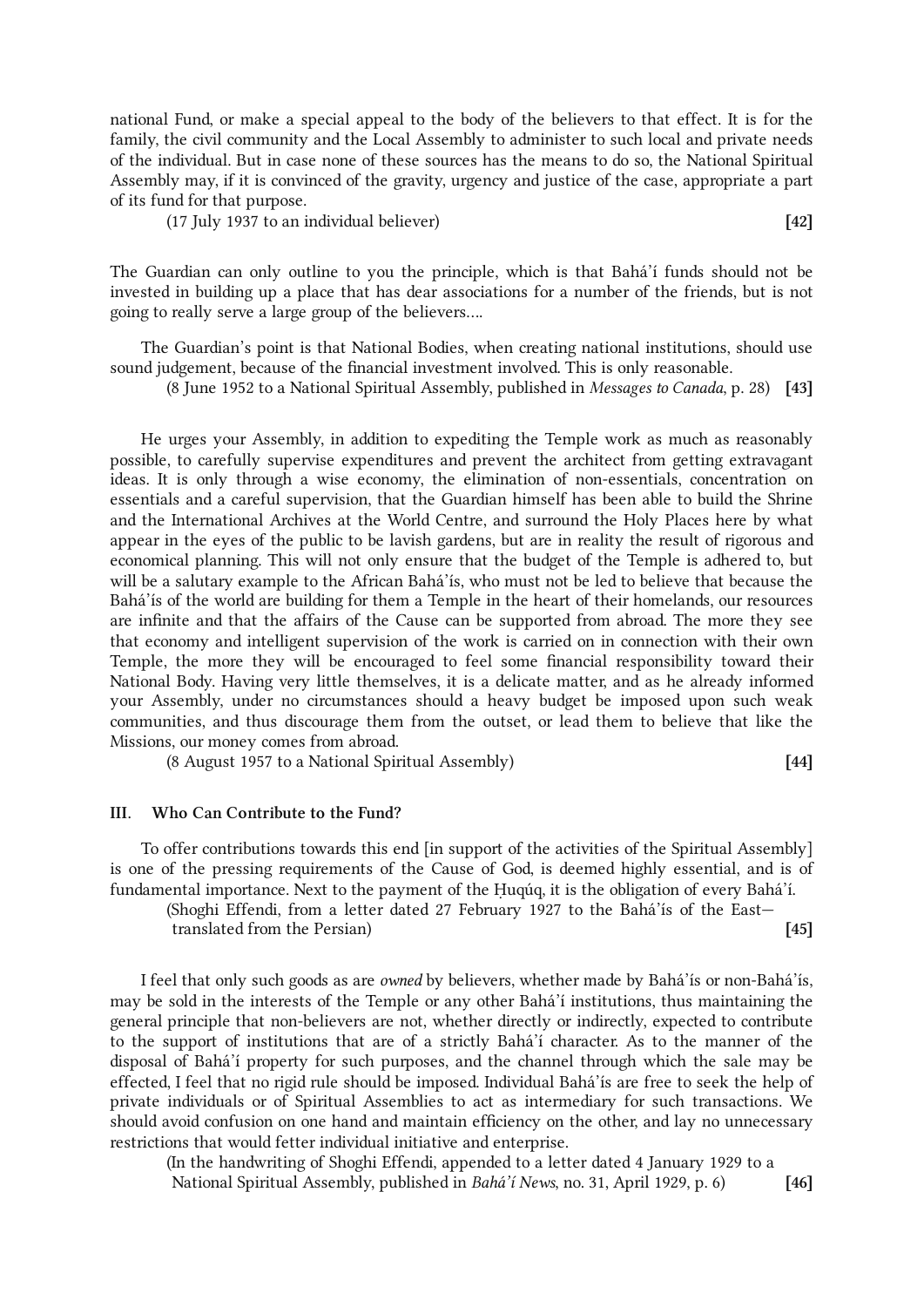In regard to Miss ...'s contribution to the fund, Shoghi Effendi wishes you to make it quite clear to her that her money-offerings should be made to the Bahá'í fund, and not to any individual. This being an important principle governing all Bahá'í publications and publishing societies, it should be duly emphasized and clearly understood, so that no difficulty may appear in the future. Of course, contributions should be accepted only when made by the Bahá'ís themselves. You should, therefore, first ascertain whether Miss ... is a true Bahá'í, and then and only then accept her contributions to your book fund.

(14 April 1934 to an individual believer) [47]

The question you have raised in connection with the recommendation made by the Convention delegates this year to the effect of installing a Radio sending station in the Temple involves a fundamental principle governing the Temple Fund which the Guardian has already explained in several communications. He wishes me to stress again that under no circumstances should the believers accept any financial help from non-Bahá'ís for use in connection with specific administrative activities of the Faith such as the Temple construction fund, and other local or national Bahá'í administrative funds. The reason for this is twofold: First because the institutions which the Bahá'ís are gradually building are in the nature of gifts from Bahá'u'lláh to the world; and secondly the acceptance of funds from non-believers for specific Bahá'í use would, sooner or later, involve the Bahá'ís in unforeseen complications and difficulties with others, and thus cause incalculable harm to the body of the Cause.

(12 July 1938 to an individual believer) [48]

You may not perhaps know that in connection with all National Assemblies the Guardian is advising that rules and regulations should not be multiplied and new statements on "procedure" issued; we should be elastic in details and rigid in principles; consequently he does not want your Assembly to issue statements of a binding nature unless absolutely necessary. In this connection he will answer your questions about sanctions: there is nothing to object to in paragraphs 1, 2 and 4 of your letter of March 4th, but no. 3 is incorrect; it is only those who have been spiritually excommunicated by the Guardian with whom the believers are forbidden to associate, and not a person who is being punished by being deprived of his voting rights. As contributions to Bahá'í Funds are used to support the administration of the Faith, they should not be accepted from those who are deprived of their voting rights; but such believers should not be prevented from being buried in a Bahá'í Cemetery or receiving charity—which we even give to non-Bahá'ís....

(8 May 1947 to a National Spiritual Assembly, published in Dawn of a New Day, p.  $(49)$ 

Any Bahá'í can give to the Cause's Funds, adult or child. No statement is required on this subject; Bahá'í children have always given to the Cause, everywhere. Whatever situation may arise in a class which non-Bahá'í children attend is for the teacher of the class to solve. No ruling should be made to cover such things.

(18 August 1949 to a National Spiritual Assembly) [50]

Regarding Mr. ...'s bequest to the Temple: your Assembly should inform his widow that, because he was not a Bahá'í, we cannot use his money for our purposes, as we consider our Faith and its institutions our free gift to humanity; you can, however, and indeed should, accept it for charity and expend it in his name.

(5 July 1950 to a National Spiritual Assembly, published in Bahá'í News, no. 236, October 1950, p. 2) [51]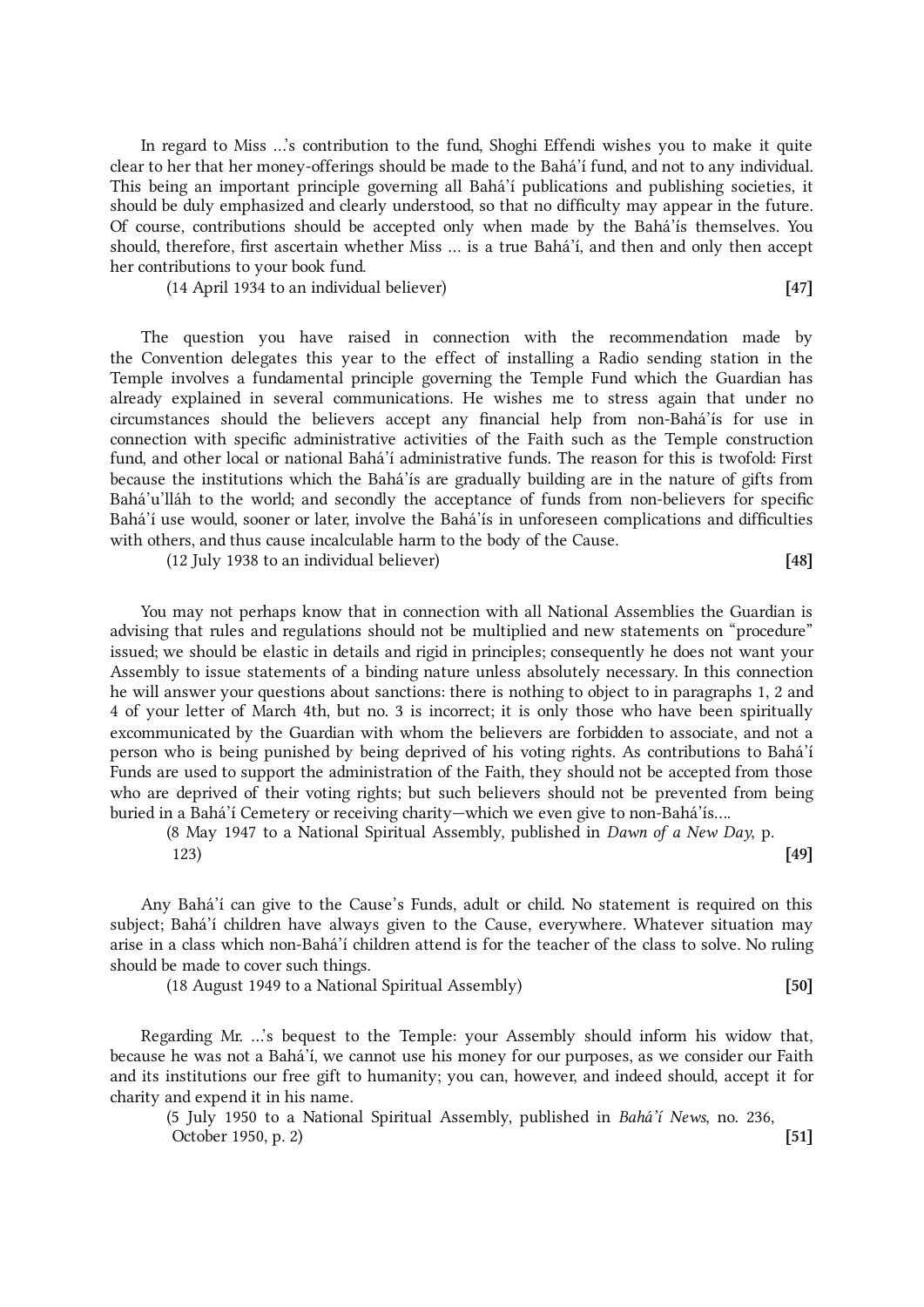Thank you for the report you enclosed in your letter regarding the Fund, and in this connection he wishes to answer your question about Mrs. ...'s Trust Fund: We cannot accept money from non-Bahá'ís for the Cause. It would seem if the family of Mrs. ... wish to do this for her (and it is certainly a highly praiseworthy idea) they must take action during her lifetime to establish such a Trust as the property of Mrs. ..., otherwise the Cause could only accept to use the money for charitable purposes, for Bahá'í and non-Bahá'í.

(4 October 1950 to an individual believer) [52]

As regards the question of the Bahá'í School in India: As this institution is run by Bahá'ís but for the benefit of both Bahá'ís and any other group sending its children there, he sees no reason why a school concert should not receive money from the public attending, and use it for the school itself. It is not the same as a bazaar where the things sold are solely for the Bahá'í Fund.

(30 June 1952 to a National Spiritual Assembly) [53]

As regards the question of accepting contributions from people whose voting rights are suspended, the Guardian says this is not permissible.

(21 June 1953 to a National Spiritual Assembly, published in Dawn of a New Day, p.  $156)$  [54]